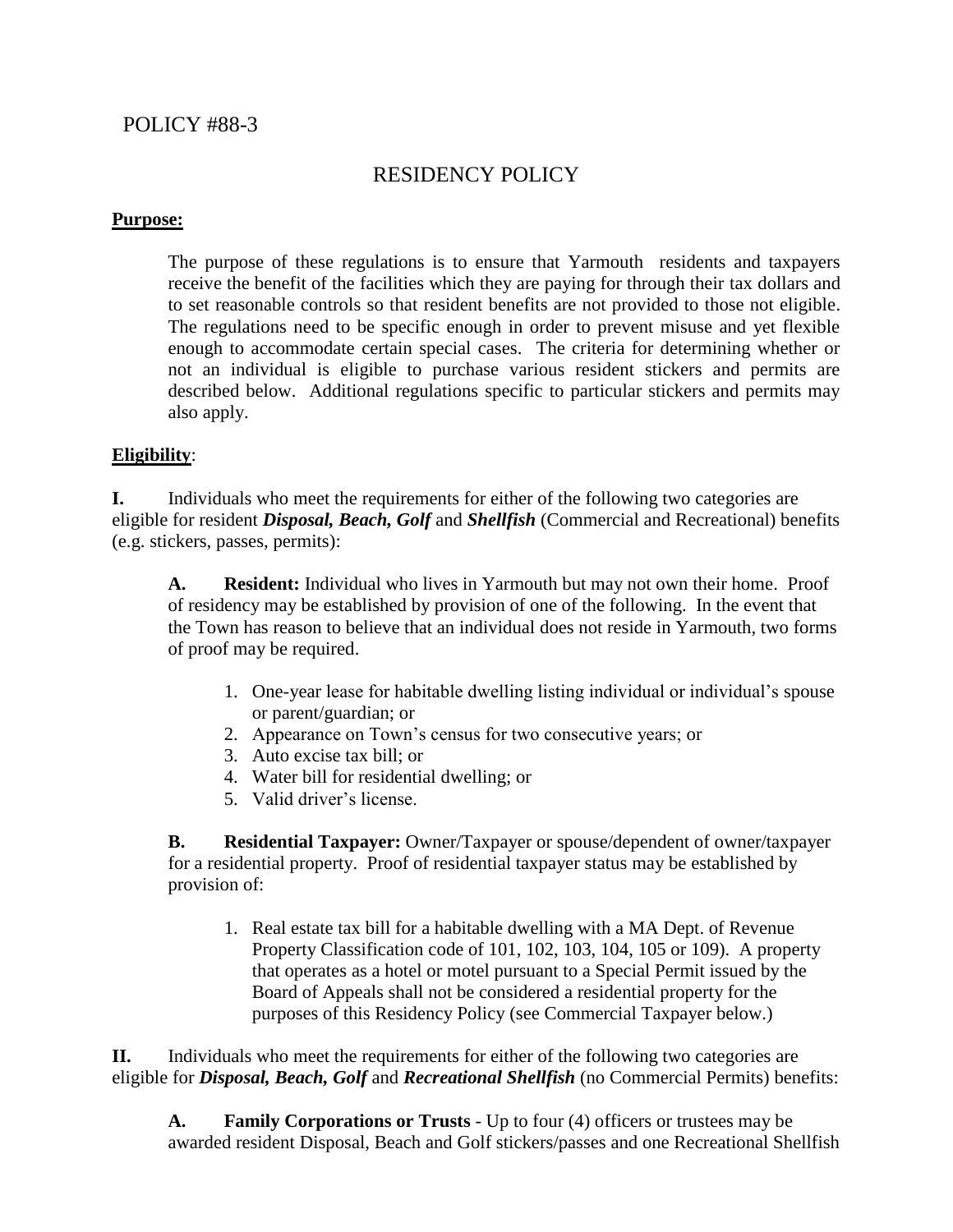permit on behalf of a family corporation or trust that owns a residential property in Yarmouth. Proof of eligibility may be established by provision of:

- 1. Duly executed trust document listing individual as trustee; or,
- 2. Articles of incorporation listing individual as corporate officer; and
- 3. Real estate tax bill for habitable dwelling (MA Dept. of Revenue Property Classification codes 101, 102, 103, 104, 105, 109).

**B. Individual Connected to Yarmouth Taxpayers** - An individual who can document a shared permanent address with a Yarmouth Residential Taxpayer. (I.e. Two individuals share an off-Cape permanent address and one of them owns a second home in Yarmouth.) The Yarmouth Taxpayer must provide a real estate tax bill for a habitable dwelling and the shared residence outside of Yarmouth must be documented by having each individual provide one of the following:

- 1. Driver's license
- 2. Official census record
- 3. Voter registration
- 4. Auto registration

**III.** Individuals who meet the following criteria are eligible for resident *Beach, Golf* and *Recreational Shellfish* (no Commercial Permits) benefits but NOT for a Disposal sticker:

**A. Commercial Taxpayer** - The owner/taxpayer of commercial property is eligible for Beach stickers, for one resident Golf pass and for one Recreational Shellfish permit. Proof of eligibility may be established by provision of:

1. Real estate tax bill or deed for a commercial property

**B. Taxpayer for Residential Property without habitable dwelling -** The owner/taxpayer for residential property upon which there is no habitable dwelling but upon which a residence could be legally built is eligible for Beach stickers, for one resident Golf pass and for one Recreational Shellfish permit. The Building Commissioner shall determine whether or not a residence could legally be built upon the subject property.

#### **Commercial Vehicles**

An individual who meets the requirements described in any one of the four categories under listed under sections I. and II. and who drives a commercial vehicle for personal use may purchase a Disposal sticker for that vehicle only if he/she provides a letter on company letterhead signed by his/her supervisor stating that the individual is authorized to use the company vehicle for personal use.

## **Definitions**

SPOUSE - Husband or wife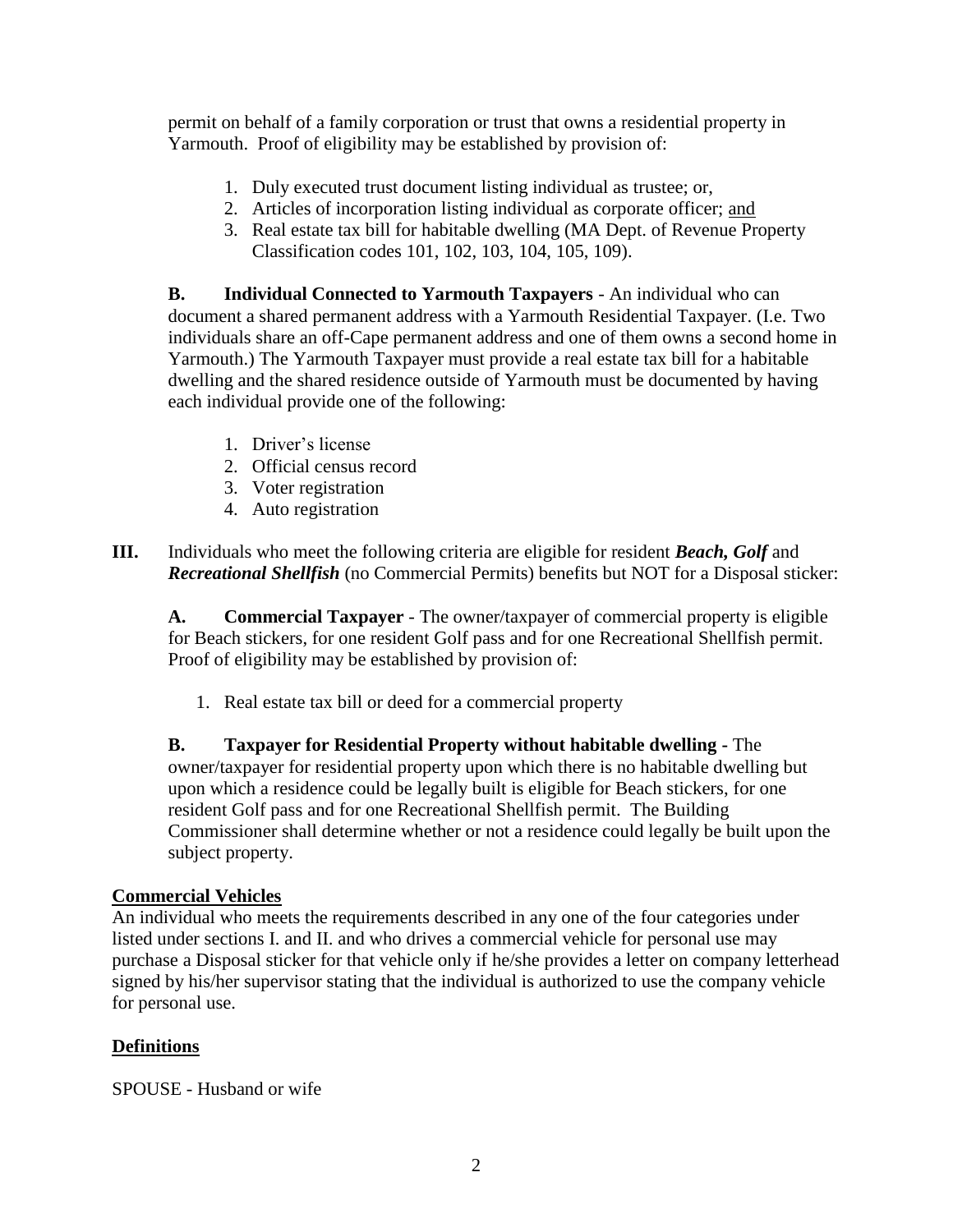DEPENDENT - A person under age eighteen (18) who is the son, daughter of the taxpayer/resident or is under the legal custody of the taxpayer/resident.

APPROVED BY BOARD OF SELECTMEN:

(Date)

*Adopted October 25, 1988 Amended October 27, 2003 Amended June 14, 1990 – 90-4 Amended June 17, 2016*

H:\POLI